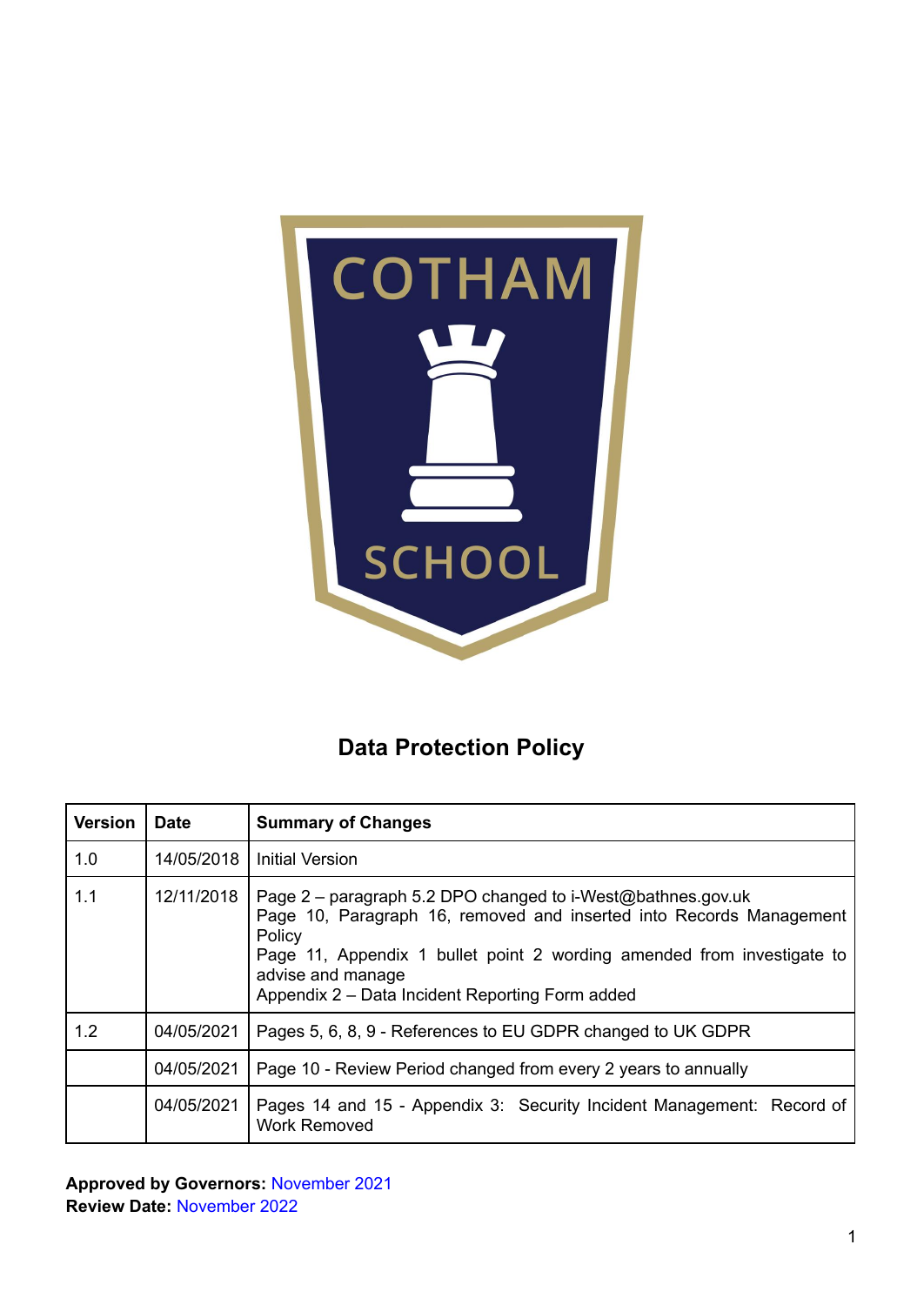### <span id="page-1-0"></span>**Contents**

| <b>Contents</b>                                                                                                                                                                                                       | $\mathbf{2}$                       |
|-----------------------------------------------------------------------------------------------------------------------------------------------------------------------------------------------------------------------|------------------------------------|
| <b>Aims</b>                                                                                                                                                                                                           | 3                                  |
| <b>Legislation and guidance</b>                                                                                                                                                                                       | 3                                  |
| <b>Definitions</b>                                                                                                                                                                                                    | 3                                  |
| The data controller                                                                                                                                                                                                   | 4                                  |
| <b>Roles and responsibilities</b><br>Governing board<br>Data protection officer<br>Headteacher<br>All staff                                                                                                           | 4<br>4<br>$\overline{4}$<br>5<br>5 |
| <b>Data protection principles</b>                                                                                                                                                                                     | 5                                  |
| <b>Collecting personal data</b><br>Lawfulness, fairness and transparency<br>Limitation, minimisation and accuracy                                                                                                     | 6<br>6<br>6                        |
| <b>Sharing personal data</b>                                                                                                                                                                                          | 7                                  |
| Subject access requests and other rights of individuals<br>Subject access requests<br>Children and subject access requests<br>Responding to subject access requests<br>Other data protection rights of the individual | 8<br>8<br>8<br>8<br>9              |
| Parental requests to see the educational record                                                                                                                                                                       | 9                                  |
| <b>CCTV</b>                                                                                                                                                                                                           | 10                                 |
| <b>Photographs and videos</b>                                                                                                                                                                                         | 10                                 |
| Data protection by design and default                                                                                                                                                                                 | 11                                 |
| Data security and storage of records                                                                                                                                                                                  | 11                                 |
| <b>Personal data breaches</b>                                                                                                                                                                                         | 12                                 |
| <b>Training</b>                                                                                                                                                                                                       | 12                                 |
| <b>Monitoring and review</b>                                                                                                                                                                                          | 12                                 |
| Links with other policies                                                                                                                                                                                             | 12                                 |
| Appendix 1: Personal data breach procedure                                                                                                                                                                            | 13                                 |
| <b>Appendix 2: Data Incident Reporting Form</b>                                                                                                                                                                       | 15                                 |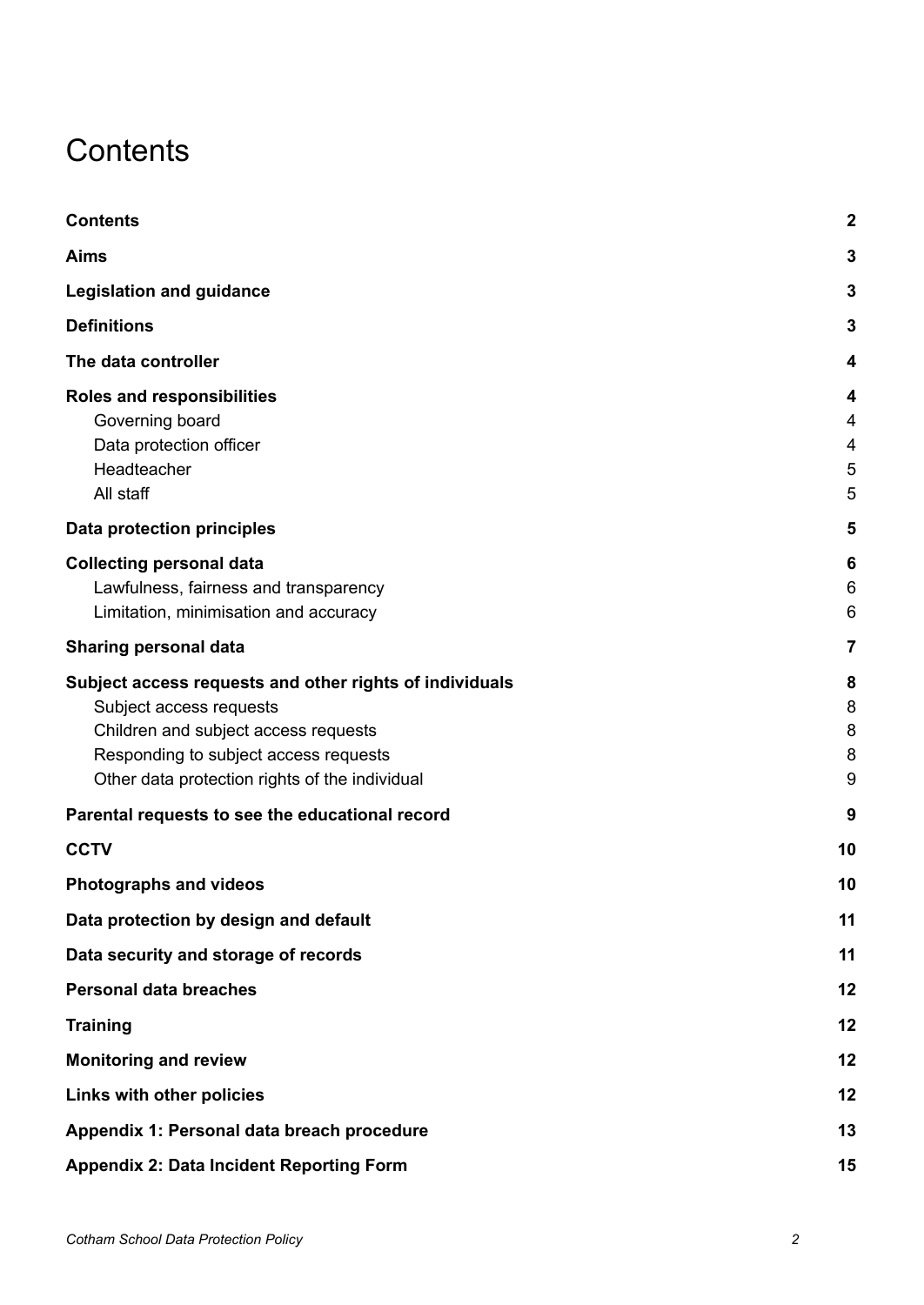# <span id="page-2-0"></span>Aims

Our school aims to ensure that all personal data collected about staff, pupils, parents, governors, visitors and other individuals is collected, stored and processed in accordance with the General Data [Protection](http://data.consilium.europa.eu/doc/document/ST-5419-2016-INIT/en/pdf) [Regulation](http://data.consilium.europa.eu/doc/document/ST-5419-2016-INIT/en/pdf) (GDPR) and the expected provisions of the Data Protection Act 2018 (DPA 2018) as set out in the Data [Protection](http://data.consilium.europa.eu/doc/document/ST-5419-2016-INIT/en/pdf) Bill.

This policy applies to all personal data, regardless of whether it is in paper or electronic format.

### <span id="page-2-1"></span>Legislation and guidance

This policy meets the requirements of the GDPR and the expected provisions of the DPA 2018. It is based on guidance published by the Information Commissioner's Office (ICO) on the [GDPR](https://ico.org.uk/for-organisations/guide-to-the-general-data-protection-regulation-gdpr/) and the ICO's code of practice for subject access [requests.](https://ico.org.uk/media/for-organisations/documents/2014223/subject-access-code-of-practice.pdf)

It also reflects the ICO's code of [practice](https://ico.org.uk/media/for-organisations/documents/1542/cctv-code-of-practice.pdf) for the use of surveillance cameras and personal information.

In addition, this policy complies with our funding agreement and articles of association.

# <span id="page-2-2"></span>**Definitions**

| <b>Term</b>                         | <b>Definition</b>                                                                                                                                                                                                                                                                                                                                                                                                                                                                  |
|-------------------------------------|------------------------------------------------------------------------------------------------------------------------------------------------------------------------------------------------------------------------------------------------------------------------------------------------------------------------------------------------------------------------------------------------------------------------------------------------------------------------------------|
| <b>Personal data</b>                | Any information relating to an identified, or<br>identifiable, individual.                                                                                                                                                                                                                                                                                                                                                                                                         |
|                                     | This may include the individual's:<br>• Name (including initials)<br>Identification number<br>• Location data<br>• Online identifier, such as a username<br>It may also include factors specific to the                                                                                                                                                                                                                                                                            |
|                                     | individual's physical, physiological, genetic,<br>mental, economic, cultural or social identity.                                                                                                                                                                                                                                                                                                                                                                                   |
| Special categories of personal data | Personal data which is more sensitive and so<br>needs more protection, including information<br>about an individual's:<br>• Racial or ethnic origin<br><b>Political opinions</b><br>$\bullet$<br>• Religious or philosophical beliefs<br>• Trade union membership<br>Genetics<br>$\bullet$<br>Biometrics (such as fingerprints, retina and<br>iris patterns), where used for identification<br>purposes<br>$\bullet$ Health – physical or mental<br>Sex life or sexual orientation |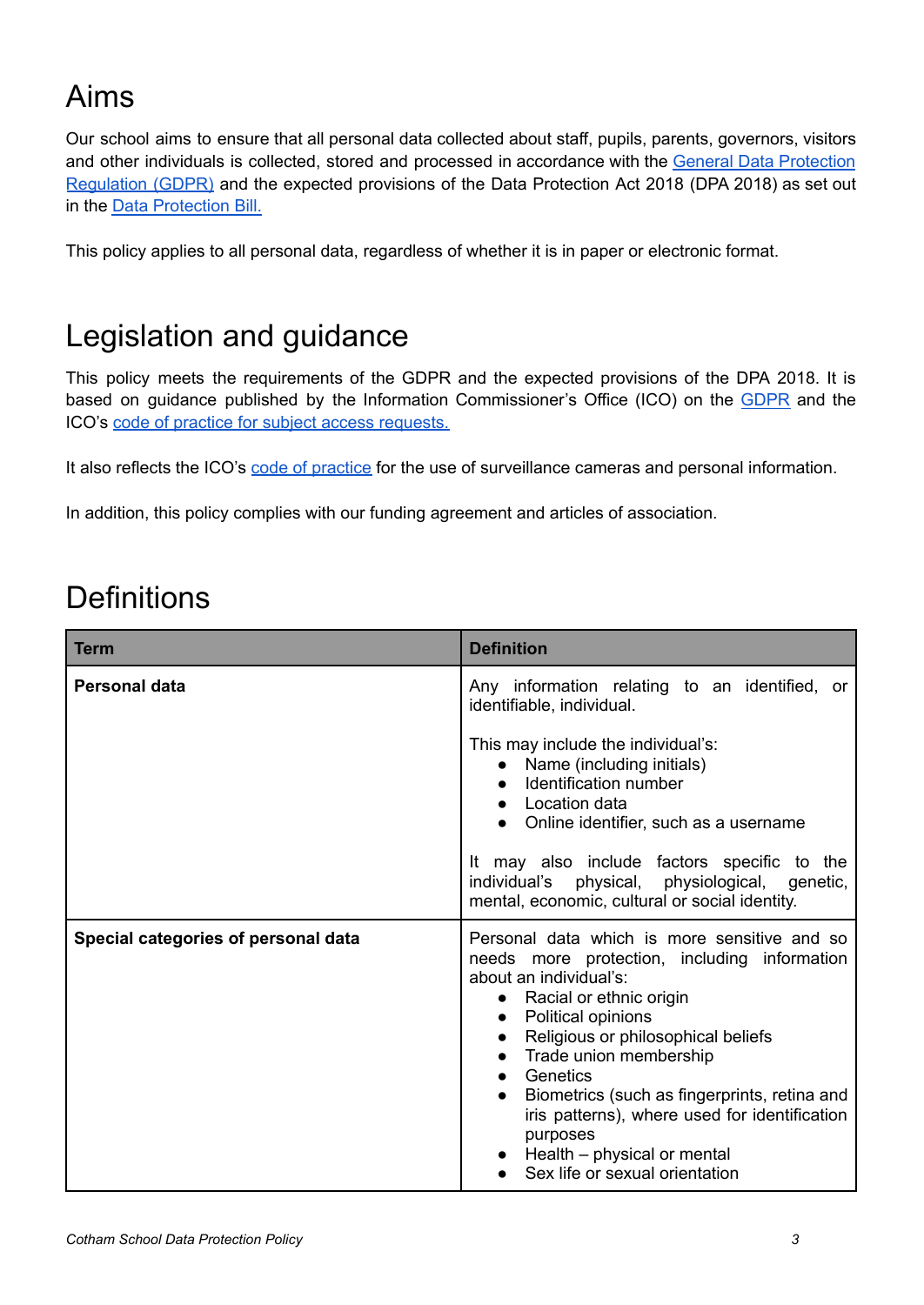| <b>Processing</b>    | Anything done to personal data, such as<br>collecting, recording, organising, structuring,<br>storing, adapting, altering, retrieving, using,<br>disseminating, erasing or destroying.<br>Processing can be automated or manual. |
|----------------------|----------------------------------------------------------------------------------------------------------------------------------------------------------------------------------------------------------------------------------|
| Data subject         | The identified or identifiable individual whose<br>personal data is held or processed.                                                                                                                                           |
| Data controller      | A person or organisation that determines the<br>purposes and the means of processing of<br>personal data.                                                                                                                        |
| Data processor       | A person or other body, other than an employee<br>of the data controller, who processes personal<br>data on behalf of the data controller.                                                                                       |
| Personal data breach | A breach of security leading to the accidental or<br>unlawful destruction, loss, alteration, unauthorised<br>disclosure of, or access to personal data.                                                                          |

### <span id="page-3-0"></span>The data controller

Our school processes personal data relating to parents, pupils, staff, governors, visitors and others, and therefore is a data controller.

The school is registered as a data controller with the ICO and will renew this registration annually or as otherwise legally required.

### <span id="page-3-1"></span>Roles and responsibilities

This policy applies to **all staff** employed by our school, and to external organisations or individuals working on our behalf. Staff who do not comply with this policy may face disciplinary action.

### <span id="page-3-2"></span>Governing board

The governing board has overall responsibility for ensuring that our school complies with all relevant data protection obligations.

#### <span id="page-3-3"></span>Data protection officer

The data protection officer (DPO) is responsible for overseeing the implementation of this policy, monitoring our compliance with data protection law, and developing related policies and guidelines where applicable.

They will provide an annual report of their activities directly to the governing board and, where relevant, report to the board their advice and recommendations on school data protection issues.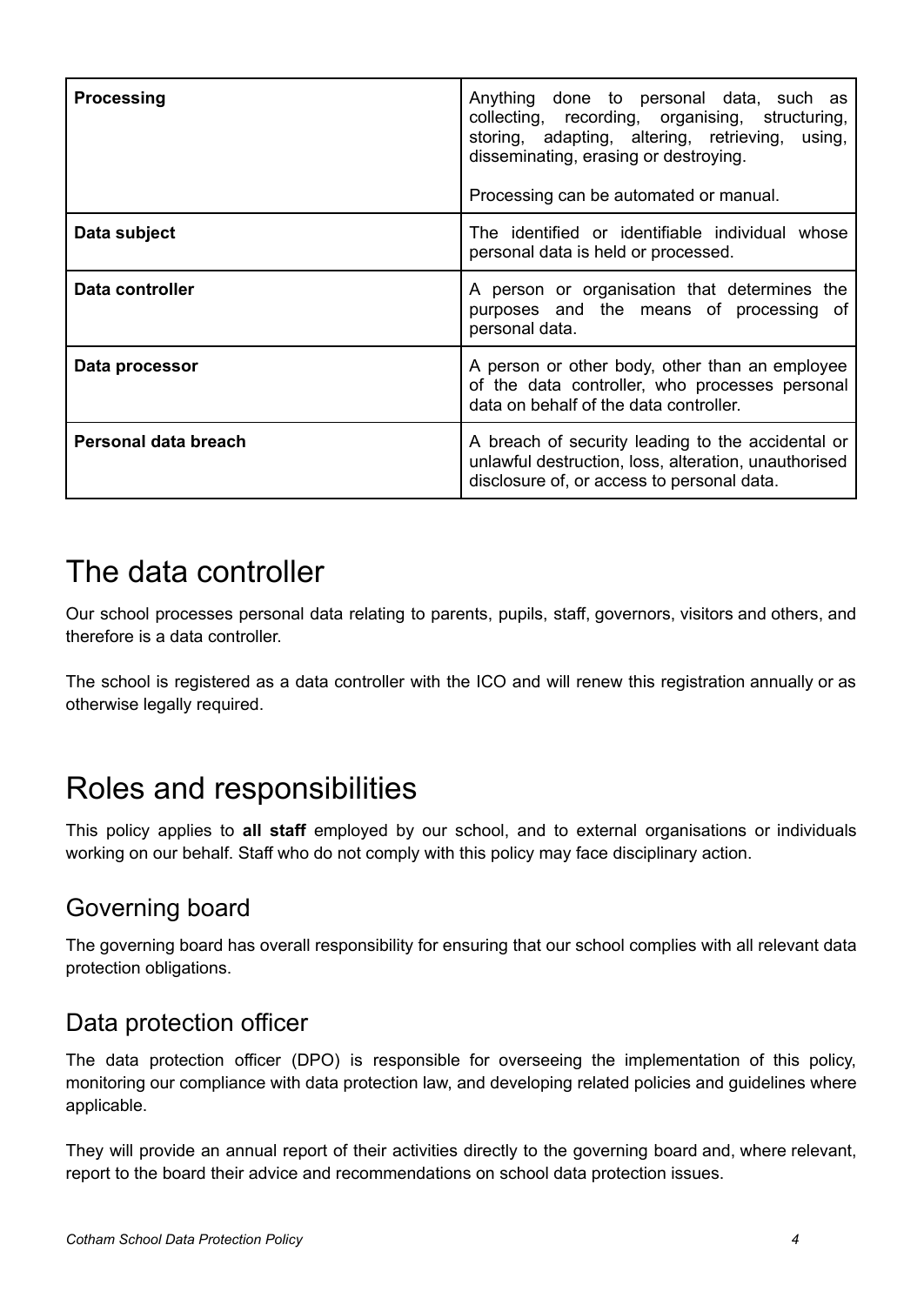The DPO is also the first point of contact for individuals whose data the school processes, and for the ICO.

Full details of the DPO's responsibilities are set out in their job description.

Our DPO is from I-West, part of Audit West and is contactable via the email address: i-West@bathnes.gov.uk

#### <span id="page-4-0"></span>Headteacher

<span id="page-4-1"></span>The headteacher acts as the representative of the data controller on a day-to-day basis.

#### All staff

Staff are responsible for:

- Collecting, storing and processing any personal data in accordance with this policy
- Informing the school of any changes to their personal data, such as a change of address
- Contacting the DPO in the following circumstances:
	- With any questions about the operation of this policy, data protection law, retaining personal data or keeping personal data secure
	- $\circ$  If they have any concerns that this policy is not being followed
	- If they are unsure whether or not they have a lawful basis to use personal data in a particular way
	- If they need to rely on or capture consent, draft a privacy notice, deal with data protection rights invoked by an individual, or transfer personal data outside the UK
	- $\circ$  If there has been a data breach
	- Whenever they are engaging in a new activity that may affect the privacy rights of individuals
	- $\circ$  If they need help with any contracts or sharing personal data with third parties

### <span id="page-4-2"></span>Data protection principles

The UK GDPR is based on data protection principles that our school must comply with.

The principles say that personal data must be:

- Processed lawfully, fairly and in a transparent manner
- Collected for specified, explicit and legitimate purposes
- Adequate, relevant and limited to what is necessary to fulfil the purposes for which it is processed
- Accurate and, where necessary, kept up to date
- Kept for no longer than is necessary for the purposes for which it is processed
- Processed in a way that ensures it is appropriately secure

This policy sets out how the school aims to comply with these principles.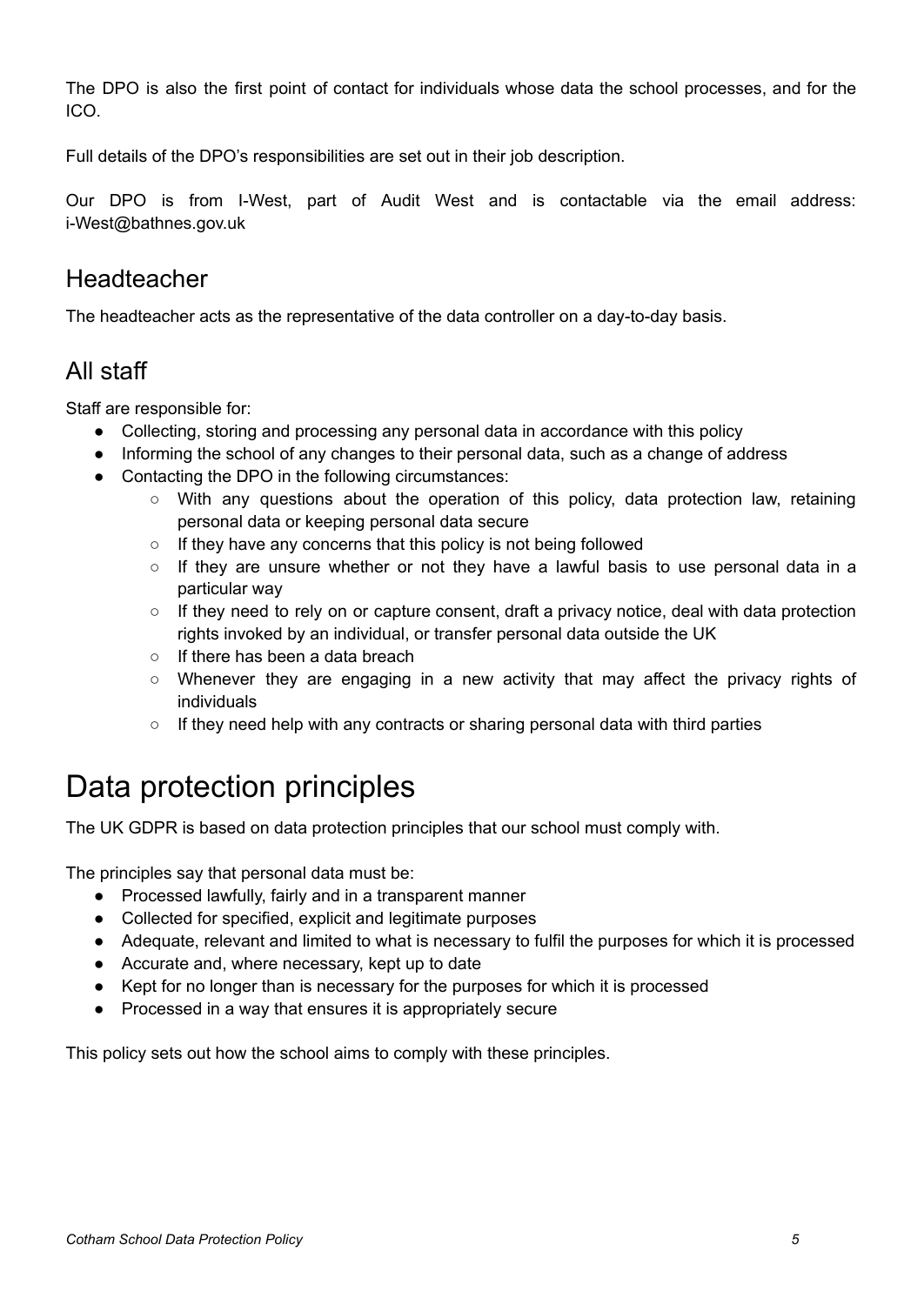### <span id="page-5-0"></span>Collecting personal data

#### <span id="page-5-1"></span>Lawfulness, fairness and transparency

We will only process personal data where we have one of 6 'lawful bases' (legal reasons) to do so under data protection law:

- The data needs to be processed so that the school can **fulfil a contract** with the individual, or the individual has asked the school to take specific steps before entering into a contract
- The data needs to be processed so that the school can **comply with a legal obligation**
- The data needs to be processed to ensure the **vital interests** of the individual e.g. to protect someone's life
- The data needs to be processed so that the school, as a public authority, can perform a task **in the public interest**, and carry out its official functions
- The data needs to be processed for the **legitimate interests** of the school or a third party (provided the individual's rights and freedoms are not overridden)
- The individual (or their parent/carer when appropriate in the case of a pupil) has freely given clear **consent**

For special categories of personal data, we will also meet one of the special category conditions for processing which are set out in the GDPR and Data Protection Act 2018.

If we offer online services to pupils, such as classroom apps, and we intend to rely on consent as a basis for processing, we will get parental consent where the pupil is under 13 (except for online counselling and preventive services).

Whenever we first collect personal data directly from individuals, we will provide them with the relevant information required by data protection law.

#### <span id="page-5-2"></span>Limitation, minimisation and accuracy

We will only collect personal data for specified, explicit and legitimate reasons. We will explain these reasons to the individuals when we first collect their data.

If we want to use personal data for reasons other than those given when we first obtained it, we will inform the individuals concerned before we do so, and seek consent where necessary.

Staff must only process personal data where it is necessary in order to do their jobs.

When staff no longer need the personal data they hold, they must ensure it is deleted or anonymised. This will be done in accordance with the school's Record Management Policy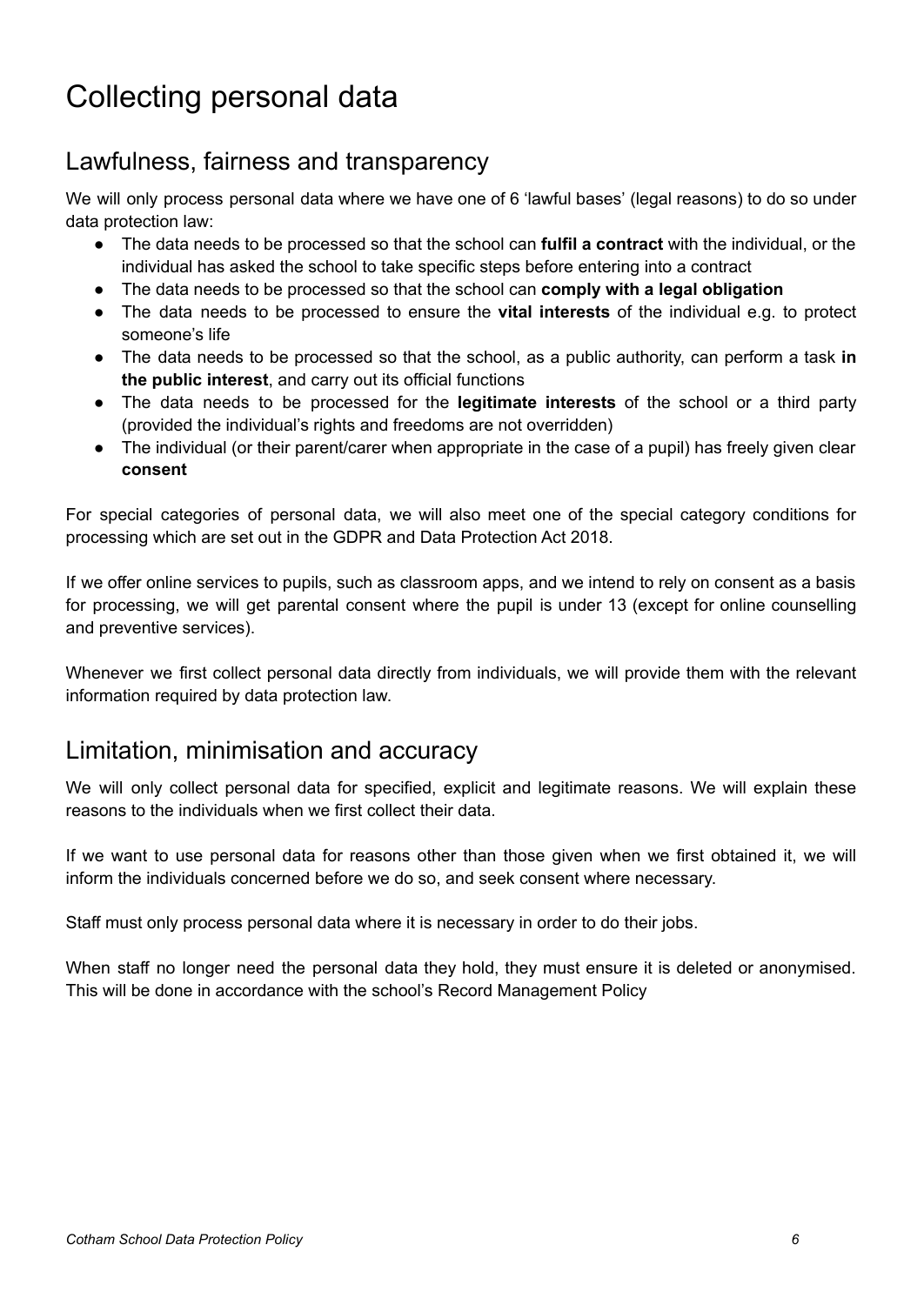# <span id="page-6-0"></span>Sharing personal data

We will not normally share personal data with anyone else, but may do so where:

- There is an issue with a pupil or parent/carer that puts the safety of our staff at risk
- We need to liaise with other agencies we will seek consent as necessary before doing this
- Our suppliers or contractors need data to enable us to provide services to our staff and pupils for example, IT companies. When doing this, we will:
	- $\circ$  Only appoint suppliers or contractors which can provide sufficient guarantees that they comply with data protection law
	- Establish a data sharing agreement with the supplier or contractor, either in the contract or as a standalone agreement, to ensure the fair and lawful processing of any personal data we share
	- Only share data that the supplier or contractor needs to carry out their service, and information necessary to keep them safe while working with us

We will also share personal data with law enforcement and government bodies where we are legally required to do so, including for:

- The prevention or detection of crime and/or fraud
- The apprehension or prosecution of offenders
- The assessment or collection of tax owed to HMRC
- In connection with legal proceedings
- Where the disclosure is required to satisfy our safeguarding obligations
- Research and statistical purposes, as long as personal data is sufficiently anonymised or consent has been provided

We may also share personal data with emergency services and local authorities to help them to respond to an emergency situation that affects any of our pupils or staff.

Where we transfer personal data internationally we will do so in accordance with UK data protection law.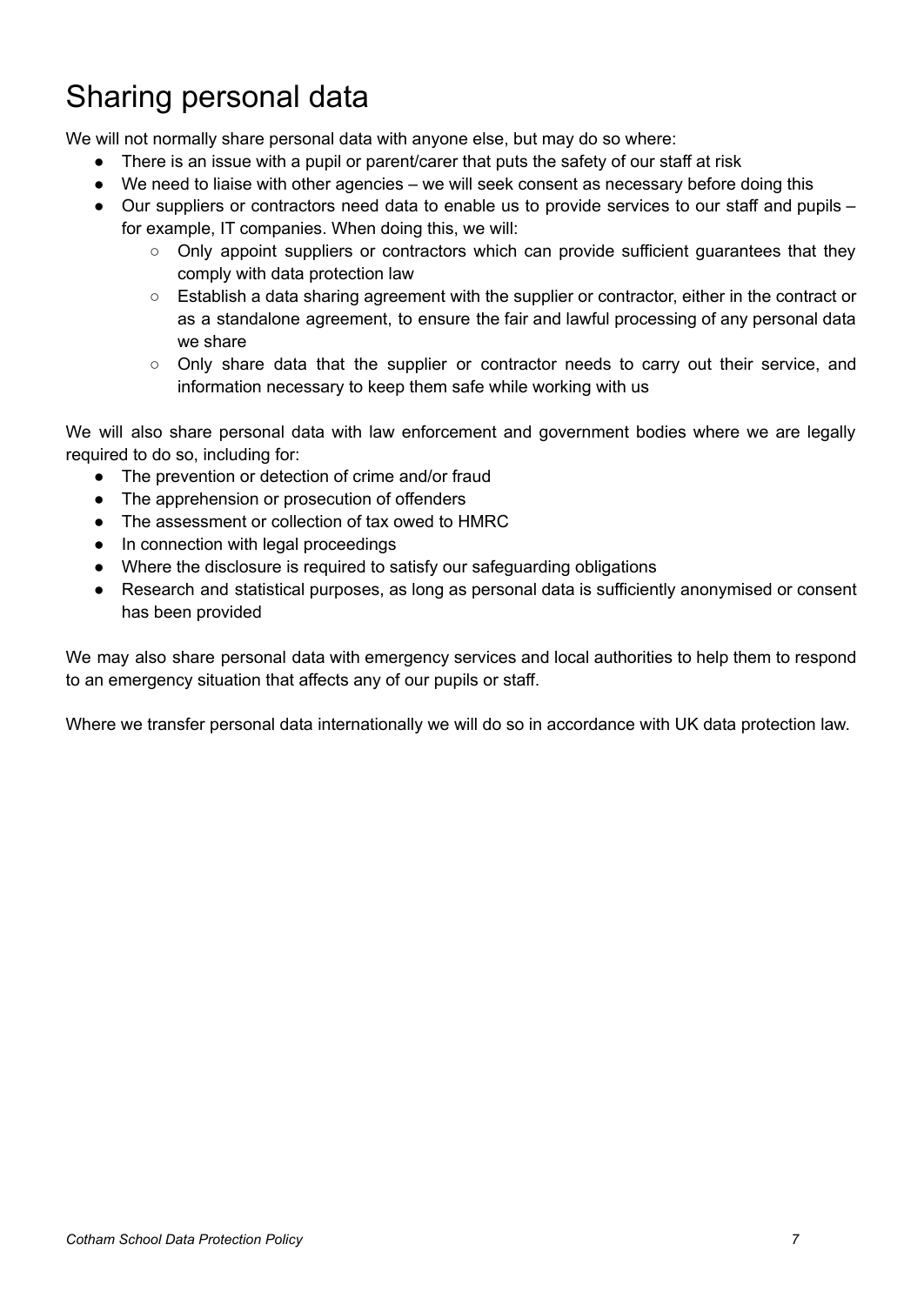### <span id="page-7-0"></span>Subject access requests and other rights of individuals

#### <span id="page-7-1"></span>Subject access requests

Individuals have a right to make a 'subject access request' to gain access to personal information that the school holds about them. This includes:

- Confirmation that their personal data is being processed
- Access to a copy of the data
- The purposes of the data processing
- The categories of personal data concerned
- Who the data has been, or will be, shared with
- How long the data will be stored for, or if this isn't possible, the criteria used to determine this period
- The source of the data, if not the individual
- Whether any automated decision-making is being applied to their data, and what the significance and consequences of this might be for the individual

Subject access requests must be submitted in writing, either by letter, email or fax to the DPO. They should include:

- Name of individual
- Correspondence address
- Contact number and email address
- Details of the information requested
- If staff receive a subject access request they must immediately forward it to the SAR Coordinator

#### <span id="page-7-2"></span>Children and subject access requests

Personal data about a child belongs to that child, and not the child's parents or carers. For a parent or carer to make a subject access request with respect to their child, the child must either be unable to understand their rights and the implications of a subject access request, or have given their consent.

Children aged 12 and above are generally regarded to be mature enough to understand their rights and the implications of a subject access request. Therefore, most subject access requests from parents or carers of pupils at our school may not be granted without the express permission of the pupil. This is not a rule and a pupil's ability to understand their rights will always be judged on a case-by-case basis.

#### <span id="page-7-3"></span>Responding to subject access requests

When responding to requests, we:

- May ask the individual to provide 2 forms of identification
- May contact the individual via phone to confirm the request was made
- Will respond without delay and within 1 month of receipt of the request
- Will provide the information free of charge
- May tell the individual we will comply within 3 months of receipt of the request, where a request is complex or numerous. We will inform the individual of this within 1 month, and explain why the extension is necessary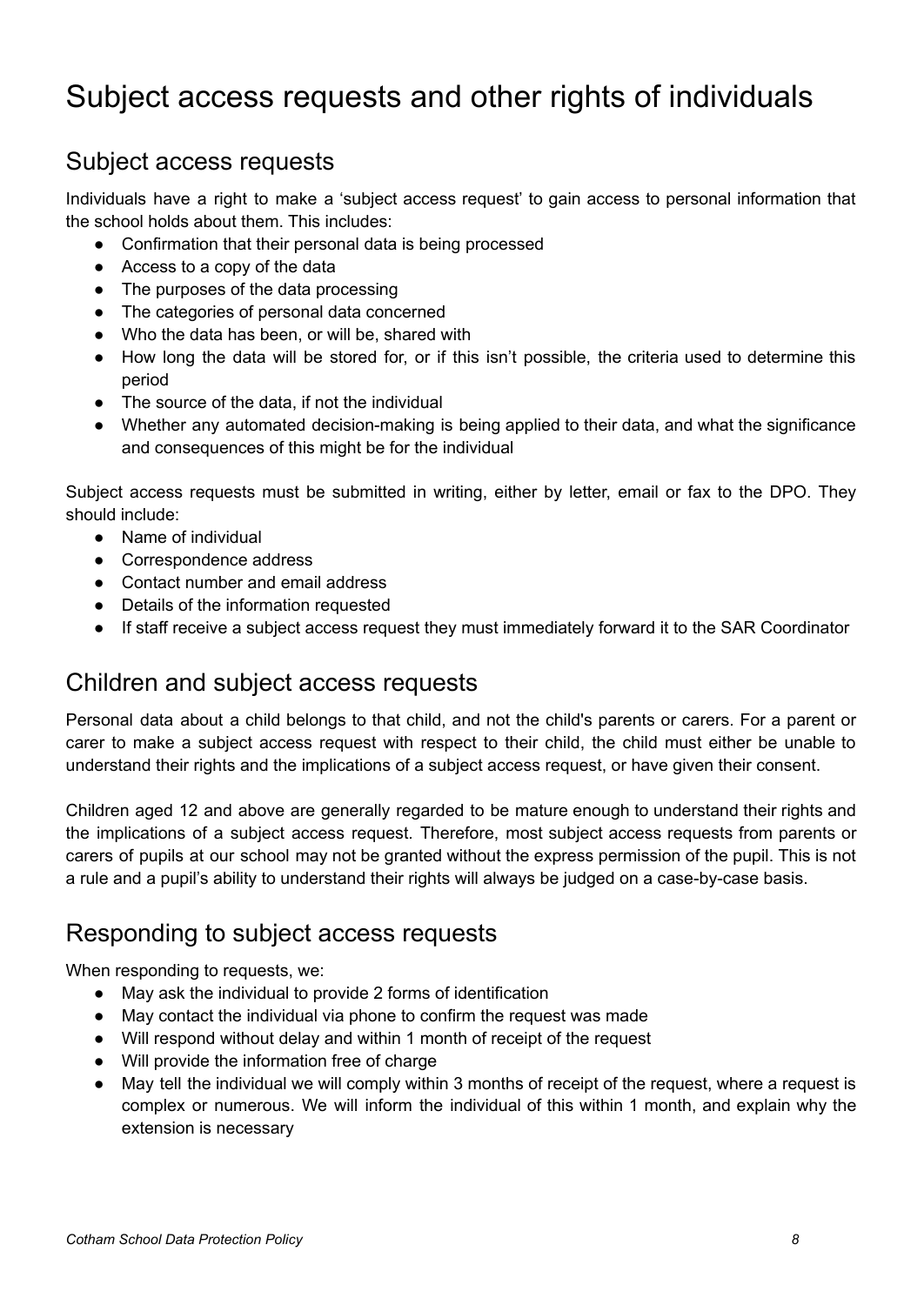We will not disclose information if it:

- Might cause serious harm to the physical or mental health of the pupil or another individual
- Would reveal that the child is at risk of abuse, where the disclosure of that information would not be in the child's best interests
- Is contained in adoption or parental order records
- Is given to a court in proceedings concerning the child

If the request is unfounded or excessive, we may refuse to act on it, or charge a reasonable fee which takes into account administrative costs.

A request will be deemed to be unfounded or excessive if it is repetitive, or asks for further copies of the same information.

When we refuse a request, we will tell the individual why, and tell them they have the right to complain to the ICO.

#### <span id="page-8-0"></span>Other data protection rights of the individual

In addition to the right to make a subject access request (see above), and to receive information when we are collecting their data about how we use and process it (see section 7), individuals also have the right to:

- Withdraw their consent to processing at any time
- Ask us to rectify, erase or restrict processing of their personal data, or object to the processing of it (in certain circumstances)
- Prevent use of their personal data for direct marketing
- Challenge processing which has been justified on the basis of public interest
- Request a copy of agreements under which their personal data is transferred outside of the UK
- Object to decisions based solely on automated decision making or profiling (decisions taken with no human involvement, that might negatively affect them)
- Prevent processing that is likely to cause damage or distress
- Be notified of a data breach in certain circumstances
- Make a complaint to the ICO
- Ask for their personal data to be transferred to a third party in a structured, commonly used and machine-readable format (in certain circumstances)

Individuals should submit any request to exercise these rights to the DPO. If staff receive such a request, they must immediately forward it to the DPO.

### <span id="page-8-1"></span>Parental requests to see the educational record

Parents, or those with parental responsibility, can request access to their child's educational record (which includes most information about a pupil). Requests will need to be carried out in line with the usual Subject Access Request process and should complete the form which can be found on the School's website.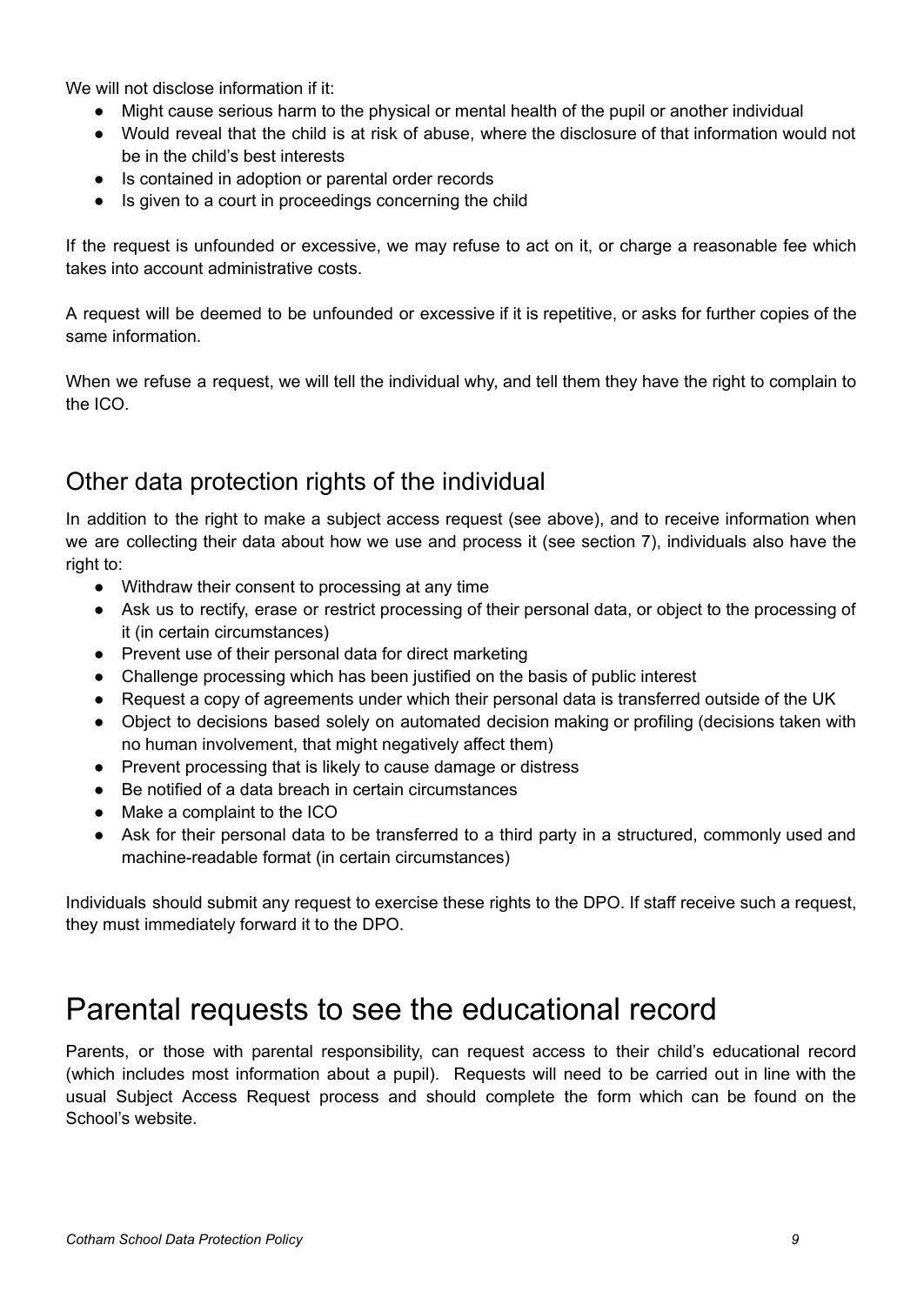# <span id="page-9-0"></span>**CCTV**

We use CCTV in various locations around the school site to ensure it remains safe. We will adhere to the ICO's code of [practice](https://ico.org.uk/media/for-organisations/documents/1542/cctv-code-of-practice.pdf) for the use of CCTV.

We do not need to ask individuals' permission to use CCTV, but we make it clear where individuals are being recorded. Security cameras are clearly visible and accompanied by prominent signs explaining that CCTV is in use.

Any enquiries about the CCTV system should be directed to Ed Carpenter, Assistant School Business Manager - Facilities and IT Services Lead.

### <span id="page-9-1"></span>Photographs and videos

As part of our school activities, we may take photographs and record images of individuals within our school.

We will obtain written consent from parents/carers, or pupils aged 18 and over, for photographs and videos to be taken of pupils for communication, marketing and promotional materials.

Where we need parental consent, we will clearly explain how the photograph and/or video will be used to both the parent/carer and pupil. Where we don't need parental consent, we will clearly explain to the pupil how the photograph and/or video will be used.

Uses may include:

- Within school on notice boards and in school magazines, brochures, newsletters, etc.
- Outside of school by external agencies such as the school photographer, newspapers, campaigns
- Online on our school website or social media pages

Consent can be refused or withdrawn at any time. If consent is withdrawn, we will delete the photograph or video and not distribute it further.

When using photographs and videos in this way we will not accompany them with any other personal information about the child, to ensure they cannot be identified.

See our child protection and safeguarding policy and publications policy for more information on our use of photographs and videos.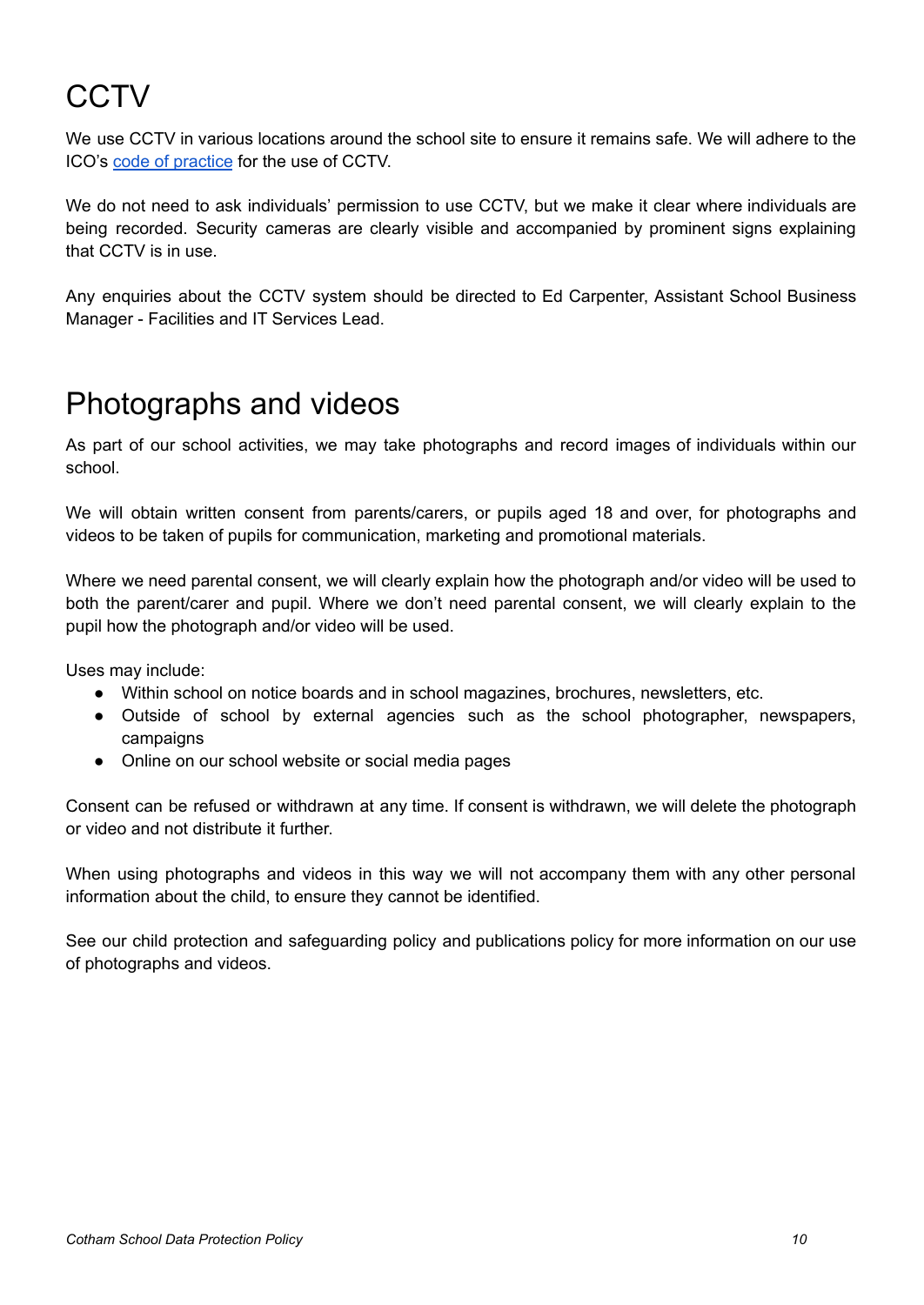# <span id="page-10-0"></span>Data protection by design and default

We will put measures in place to show that we have integrated data protection into all of our data processing activities, including:

- Appointing a suitably qualified DPO, and ensuring they have the necessary resources to fulfil their duties and maintain their expert knowledge
- Only processing personal data that is necessary for each specific purpose of processing, and always in line with the data protection principles set out in relevant data protection law (see section 6)
- Completing privacy impact assessments where the school's processing of personal data presents a high risk to rights and freedoms of individuals, and when introducing new technologies (the DPO will advise on this process)
- Integrating data protection into internal documents including this policy, any related policies and privacy notices
- Regularly training members of staff on data protection law, this policy, any related policies and any other data protection matters; we will also keep a record of attendance
- Regularly conducting reviews and audits to test our privacy measures and make sure we are compliant
- Maintaining records of our processing activities, including:
	- $\circ$  For the benefit of data subiects, making available the name and contact details of our school and DPO and all information we are required to share about how we use and process their personal data (via our privacy notices)
	- For all personal data that we hold, maintaining an internal record of the type of data, data subject, how and why we are using the data, any third-party recipients, any transfer outside of the UK and the safeguards for that, retention periods and how we are keeping the data secure

### <span id="page-10-1"></span>Data security and storage of records

We will protect personal data and keep it safe from unauthorised or unlawful access, alteration, processing or disclosure, and against accidental or unlawful loss, destruction or damage.

In particular:

- Paper-based records and portable electronic devices, such as laptops and hard drives that contain personal data are kept under lock and key when not in use
- Papers containing confidential personal data must not be left on office and classroom desks, on staff room tables, pinned to notice/display boards, or left anywhere else where there is general access
- Where personal information needs to be taken off site, staff must sign it in and out from the school office
- Passwords that are at least 8 characters long containing letters and numbers are used to access school computers, laptops and other electronic devices. Staff and pupils are reminded to change their passwords at regular intervals
- Encryption software is used to protect all portable devices and removable media, such as laptops and USB devices
- Staff, pupils or governors who store personal information on their personal devices are expected to follow the same security procedures as for school-owned equipment (see our e-safety policy)
- Where we need to share personal data with a third party, we carry out due diligence and take reasonable steps to ensure it is stored securely and adequately protected (see section 8)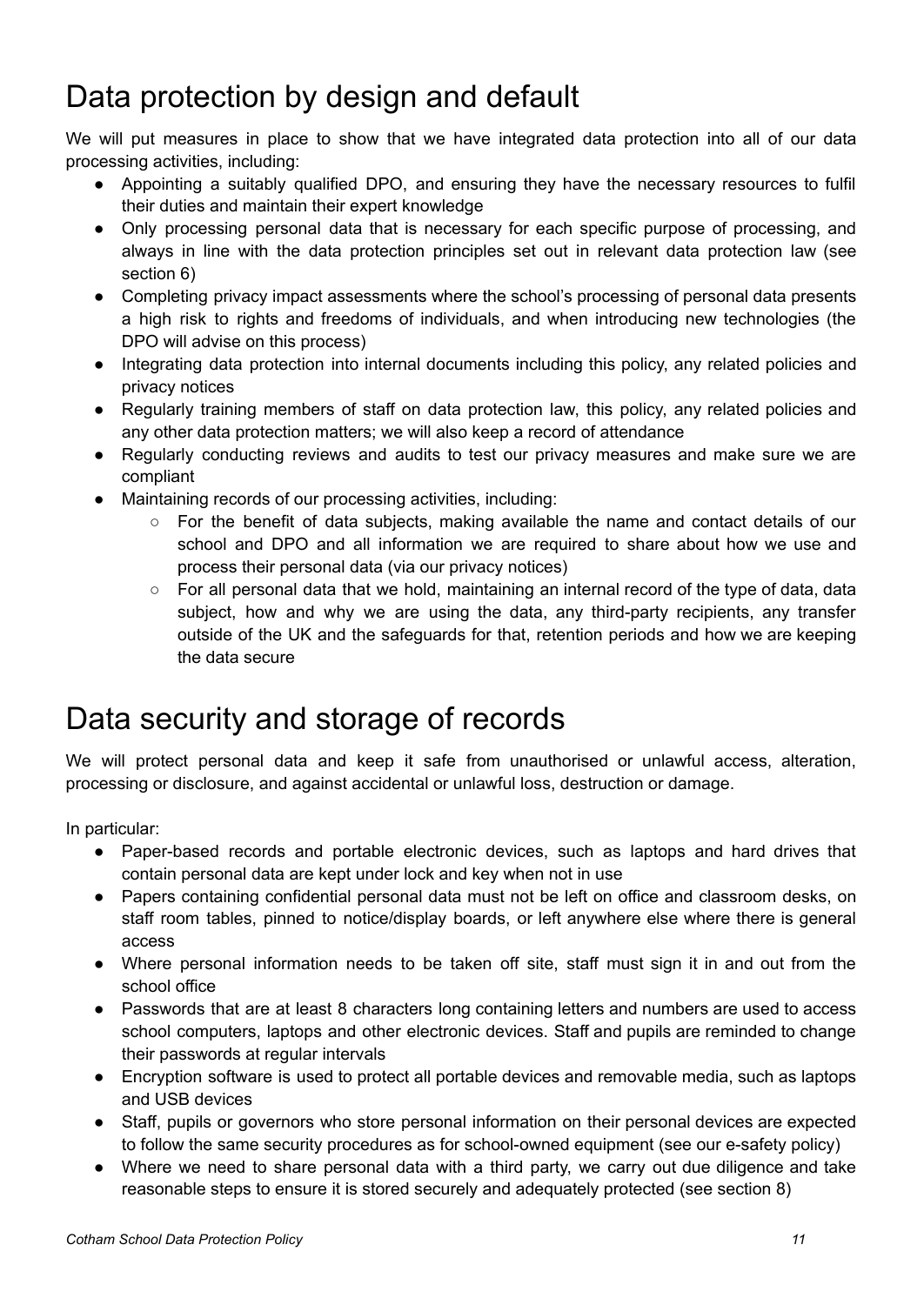### <span id="page-11-0"></span>Personal data breaches

The school will make all reasonable endeavours to ensure that there are no personal data breaches.

In the unlikely event of a suspected data breach, we will follow the procedure set out in appendix 1.

When appropriate, we will report the data breach to the ICO within 72 hours. Such breaches in a school context may include, but are not limited to:

- A non-anonymised dataset being published on the school website which shows the exam results of pupils eligible for the pupil premium
- Safeguarding information being made available to an unauthorised person
- The theft of a school laptop containing non-encrypted personal data about pupils

# <span id="page-11-1"></span>**Training**

All staff and governors are provided with data protection training as part of their induction process.

Data protection will also form part of continuing professional development, where changes to legislation, guidance or the school's processes make it necessary.

### <span id="page-11-2"></span>Monitoring and review

- The DPO is responsible for monitoring and reviewing this policy.
- This policy will be reviewed annually and approved by the full governing board.
- Any incidents occurring during the school year will be evaluated and where necessary appropriate action will be taken to amend the policy accordingly.

### <span id="page-11-3"></span>Links with other policies

This data protection policy is linked to our:

- Freedom of Information Policy
- Child Protection and Safeguarding Policy
- Online Safety Policy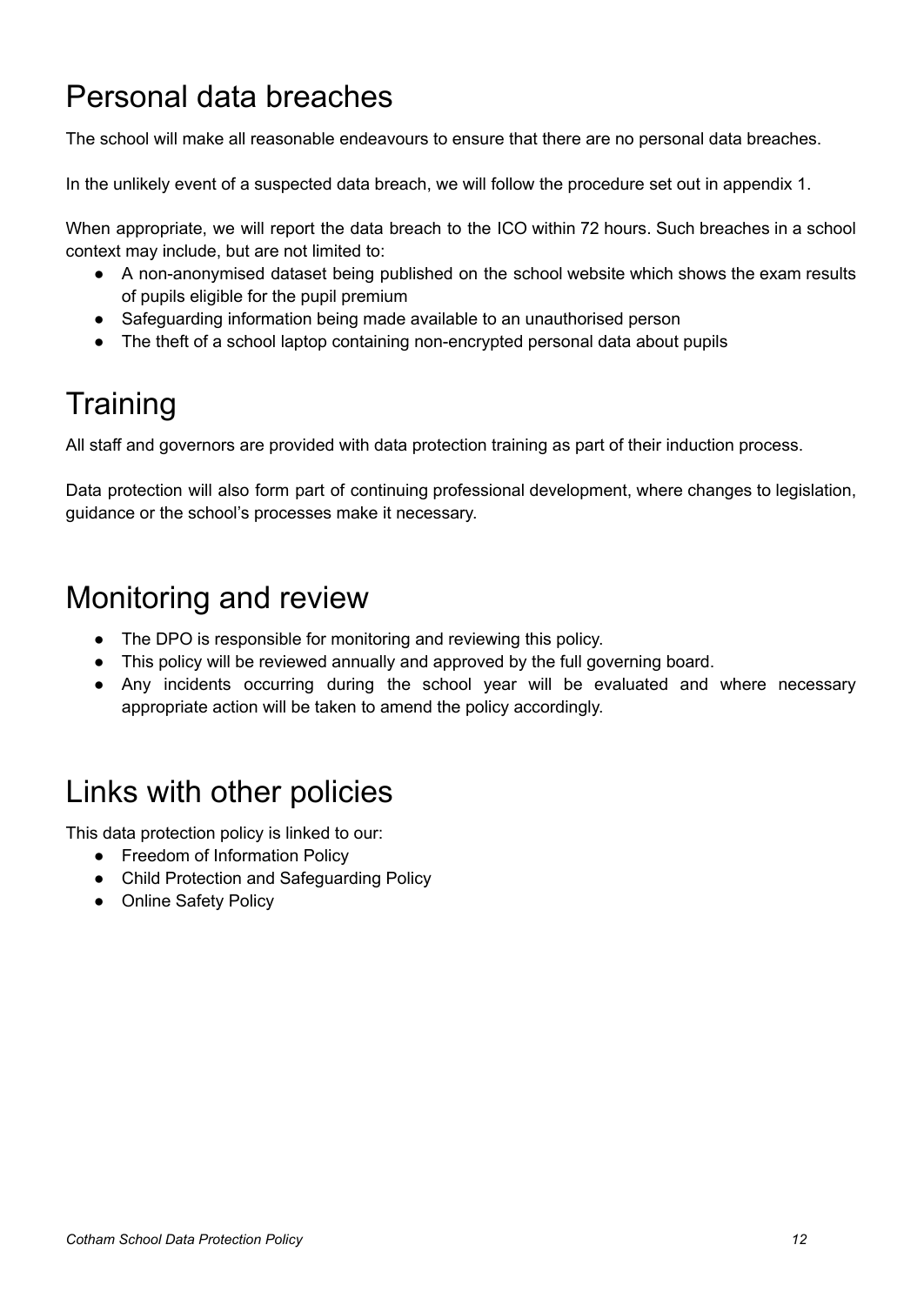# <span id="page-12-0"></span>Appendix 1: Personal data breach procedure

This procedure is based on guidance on personal data [breaches](https://ico.org.uk/for-organisations/guide-to-the-general-data-protection-regulation-gdpr/personal-data-breaches/) produced by the ICO.

- On finding or causing a breach, or potential breach, the staff member or data processor must immediately notify the DPO
- The DPO will advise and manage the report, and determine whether a breach has occurred. To decide, the DPO will consider whether personal data has been accidentally or unlawfully:
	- Lost
	- Stolen
	- Destroyed
	- Altered
	- Disclosed or made available where it should not have been
	- Made available to unauthorised people
- The DPO will alert the headteacher and the chair of governors
- The DPO will make all reasonable efforts to contain and minimise the impact of the breach, assisted by relevant staff members or data processors where necessary. (Actions relevant to specific data types are set out at the end of this procedure)
- The DPO will assess the potential consequences, based on how serious they are, and how likely they are to happen
- The DPO will work out whether the breach must be reported to the ICO. This must be judged on a case-by-case basis. To decide, the DPO will consider whether the breach is likely to negatively affect people's rights and freedoms, and cause them any physical, material or non-material damage (e.g. emotional distress), including through:
	- Loss of control over their data
	- Discrimination
	- Identify theft or fraud
	- Financial loss
	- Unauthorised reversal of pseudonymisation (for example, key-coding)
	- Damage to reputation
	- Loss of confidentiality
	- Any other significant economic or social disadvantage to the individual(s) concerned If it's likely that there will be a risk to people's rights and freedoms, the DPO must notify the ICO.
- The DPO will document the decision (either way), in case it is challenged at a later date by the ICO or an individual affected by the breach. Documented decisions are stored on the School's own internal secure computer network as well as within the files of our contracted out provider – AuditWest.
- Where the ICO must be notified, the DPO will do this via the 'report a [breach'](https://ico.org.uk/for-organisations/report-a-breach/) page of the ICO [website](https://ico.org.uk/for-organisations/report-a-breach/) within 72 hours. As required, the DPO will set out:
	- A description of the nature of the personal data breach including, where possible:
		- The categories and approximate number of individuals concerned
		- The categories and approximate number of personal data records concerned
	- The name and contact details of the DPO
	- A description of the likely consequences of the personal data breach
	- A description of the measures that have been, or will be taken, to deal with the breach and mitigate any possible adverse effects on the individual(s) concerned
- If all the above details are not yet known, the DPO will report as much as they can within 72 hours. The report will explain that there is a delay, the reasons why, and when the DPO expects to have further information. The DPO will submit the remaining information as soon as possible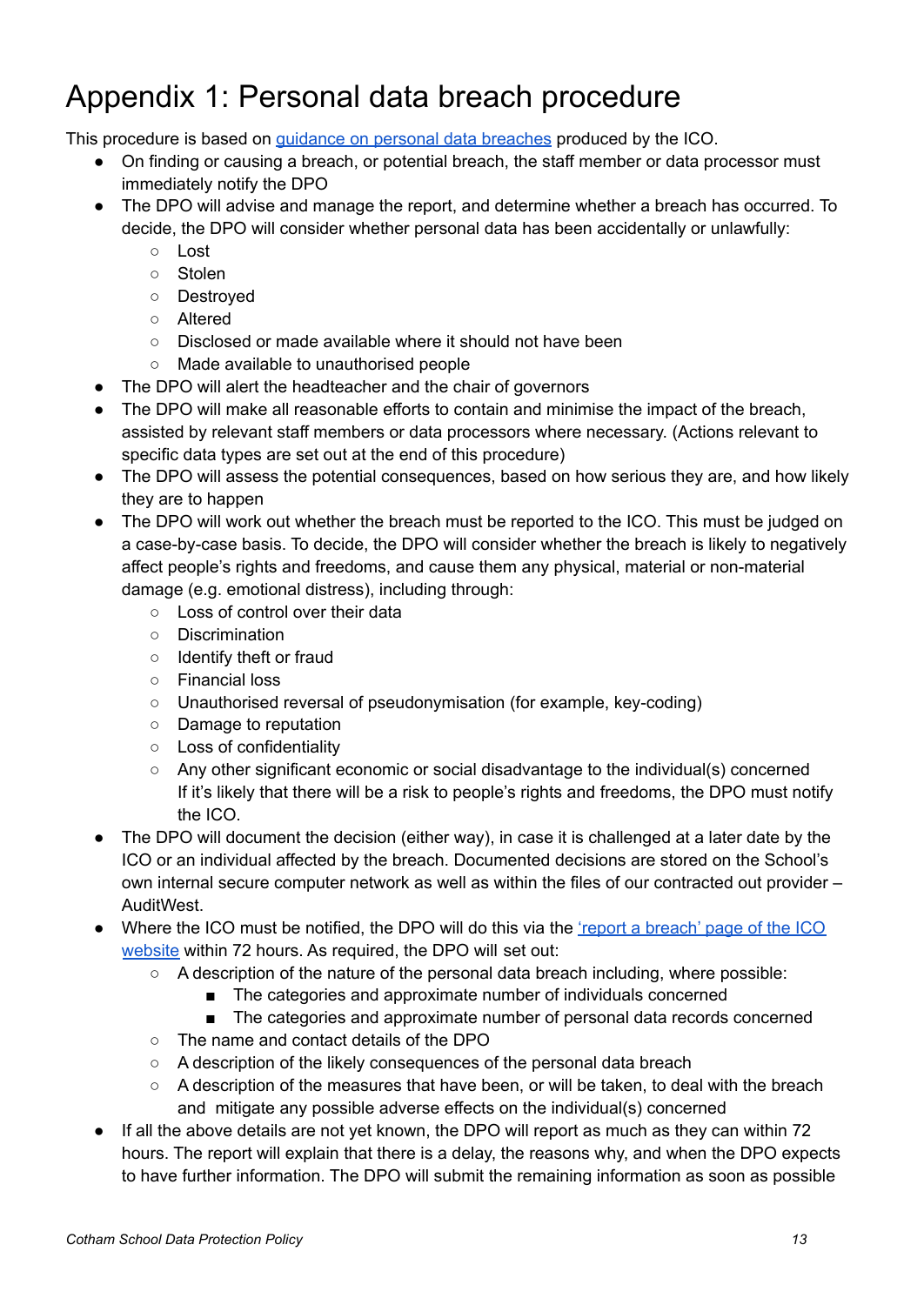- The DPO will also assess the risk to individuals, again based on the severity and likelihood of potential or actual impact. If the risk is high, the DPO will promptly inform, in writing, all individuals whose personal data has been breached. This notification will set out:
	- The name and contact details of the DPO
	- A description of the likely consequences of the personal data breach
	- $\circ$  A description of the measures that have been, or will be, taken to deal with the data breach and mitigate any possible adverse effects on the individual(s) concerned
- The DPO will notify any relevant third parties who can help mitigate the loss to individuals for example, the police, insurers, banks or credit card companies
- The DPO will document each breach, irrespective of whether it is reported to the ICO. For each breach, this record will include the:
	- Facts and cause
	- Effects
	- Action taken to contain it and ensure it does not happen again (such as establishing more robust processes or providing further training for individuals)

Records of all breaches will be stored on the School's own internal secure computer network as well as within the files of our contracted out provider – AuditWest.

• The DPO and headteacher will meet to review what happened and how it can be stopped from happening again. This meeting will happen as soon as reasonably possible

#### **Actions to minimise the impact of data breaches**

We will take the actions set out below to mitigate the impact of different types of data breach, focusing especially on breaches involving particularly risky or sensitive information. We will review the effectiveness of these actions and amend them as necessary after any data breach.

#### **Sensitive information being disclosed via email (including safeguarding records)**

- If special category data (sensitive information) is accidentally made available via email to unauthorised individuals, the sender must attempt to recall the email as soon as they become aware of the error
- Members of staff who receive personal data sent in error must alert the sender and the DPO as soon as they become aware of the error
- If the sender is unavailable or cannot recall the email for any reason, the DPO will ask the ICT department to recall it
- In any cases where the recall is unsuccessful, the DPO will contact the relevant unauthorised individuals who received the email, explain that the information was sent in error, and request that those individuals delete the information and do not share, publish, save or replicate it in any way
- The DPO will ensure we receive a written response from all the individuals who received the data, confirming that they have complied with this request
- The DPO will carry out an internet search to check that the information has not been made public; if it has, we will contact the publisher/website owner or administrator to request that the information is removed from their website and deleted.